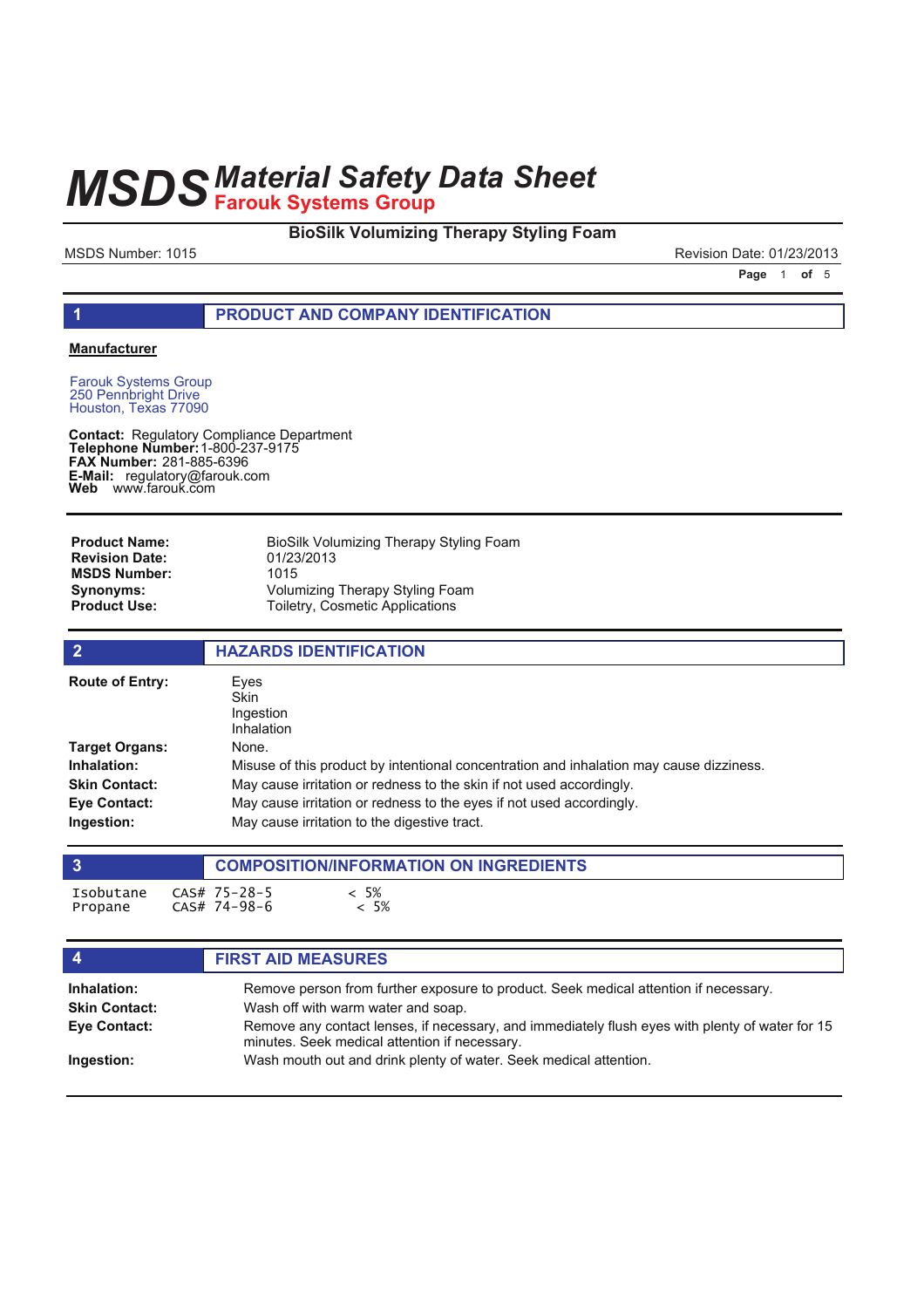### **BioSilk Volumizing Therapy Styling Foam**

MSDS Number: 1015 Revision Date: 01/23/2013

**Page 2 of 5** 

#### **5 FIRE FIGHTING MEASURES**

FLASHPOINT AND METHOD:

-30°F TCC (Propellant Only); Concentrate 36°F (EPA Method 1010) FI AMMABLE LIQUIDS: Not available.

AUTO IGNITION TEMP: Not available

FLAMMABLE CLASS:

 NFPA rating of 4 BURNING RATE OF SOLID:

Not available

GENERAL HAZARDS: Evacuate personnel downwind of fire to avoid inhalation of fumes and smoke.

EXTINGUISHING METHODS: Chemical type foam, CO2(Carbon Dioxide), Dry Chemical, Water Fog

HAZARDOUS COMBUSTION PRODUCTS: Fumes from flame might contain carbon monoxide. FIRE FIGHTING PROCEDURES: This product is a flammable substance. However, hazardous decomposition and combustion products may be

formed in a fire situation. Cool exposed containers with water spray to prevent overheating. FIRE FIGHTING EQUIPMENT: Respiratory and eye protection are required for fire fighting personnel. Full protective equipment (Bunker Gear) and self contained breathing apparatus (SCBA) should be used for all indoor fires and significant outdoor fires. For small outdoor fires, which may be easily extinguished with a portable fire extinguisher, use of a SCBA may not be needed.

### **6 ACCIDENTAL RELEASE MEASURES**

SMALL SPILL: When a spill occurs, use absorbent material on the substance. Dispose of the material according to all local, state and federal regulations. Always use an absorbent material when cleaning up a spill.

ENVIRONMENTAL PRECAUTIONS: Avoid run-off or release into sewers, stormdrains and waterways.

GENERAL PRECAUTIONS: Remove containers away from oxidizing materials.

#### **FIGURE 12 IN STORAGE** Use appropriate personal protective equipment as specified in Section 8. Handle in a manner consistent with good household/personal techniques and practices. **Handling Precautions:** Keep containers/bottles securely sealed when not in use. Store in cool/dry conditions that do not exceed room temperature. **Storage Requirements: 8 EXPOSURE CONTROLS/PERSONAL PROTECTION** These recommendations provide general guideance for handling this product safely. Because specific use conditions may vary, safety procedures should be developed for each specific application of this product. When developing procedures, always **Engineering Controls:**

consider potential waste, disposal and personal safety issues. EYES AND FACE: For reasonable foreseeable uses of this product, eye and face protection is not required. SKIN: For reasonable foreseeable uses of this product, skin protection is not required. RESPIRATORY: For reasonable foreseeable uses of this product, respiratory protection is not required. **Protective Equipment:** EXPOSURE GUIDELINES: Overexposure is unlikely. Since all parameters cannot be foreseen, the use of engineering controls to reduce exposure may be necessary. **Exposure Guidelines/Other:**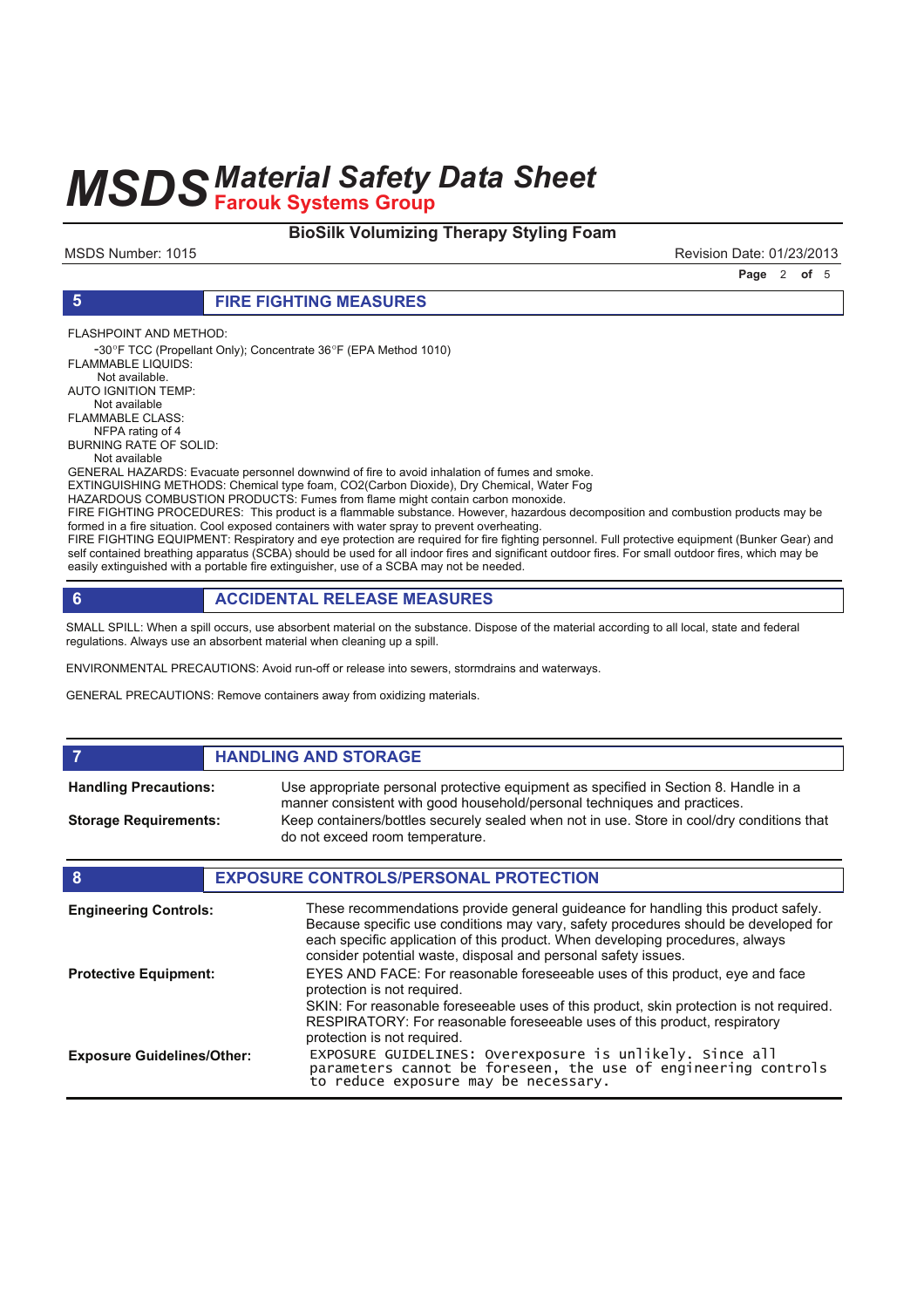## **MSDS Material Safety Data Sheet**

#### **BioSilk Volumizing Therapy Styling Foam**

MSDS Number: 1015

Revision Date: 01/23/2013

Page 3 of 5

#### $9$ PHYSICAL AND CHEMICAL PROPERTIES Appearance: **Hazy Liquid Physical State: Boiling Point:** 173°F Aerosol Odor: Pleasant fragrance **Freezing/Melting Pt.:**  $N/A$ pH:  $7.5 - 8.5$ Solubility: Soluble in water mm Hg @ 20°C: Can pressure Spec Grav./Density: **Vapor Pressure:** not to exceded 180 psig @  $130^{\circ}$ F **Vapor Density:**  $(Air=1) > 1$ VOC: 5 % **Viscosity:** Aerosol @ ambeint **STABILITY AND REACTIVITY**  $10$ Stability: **YES**

| <b>Conditions to avoid:</b>              | Do not store containers in direct sunlight or where conditions will heat them<br>above 120°F. This product is an aerosol and should not be incinerated. Open<br>flame. |
|------------------------------------------|------------------------------------------------------------------------------------------------------------------------------------------------------------------------|
| Materials to avoid (incompatability):    | Keep away from oxidizing materials and flame.                                                                                                                          |
| <b>Hazardous Decomposition products:</b> | None known.                                                                                                                                                            |
| <b>Hazardous Polymerization:</b>         | Will Not Occur.                                                                                                                                                        |

#### **TOXICOLOGICAL INFORMATION**

ACUTE:

 $11$ 

 $12$ 

DERMAL LD50: Mild-moderate irritant. ORAL LD50: "The "Sucritic Tritum".<br>INHALATION LC50: Say and rat (non-toxic) Not tested on animals.<br>INHALATION LC50: Could be harmful or fatal if misused improperly.<br>EYE EFFECTS: This product may cause irritation to eyes if Mild irritant. TARGET ORGANS: NONE. SENSITIZATIONS: Not available. CARCINOGENICITY: IARC: Listed by IARC - No. NTP: Listed by NTP - No. OSHA: Listed by OSHA - No.

MUTAGENICITY: Not available. REPRODUCTIVE EFFECTS: None. TERATOGENIC EFFECTS: Not available.

#### **ECOLOGICAL INFORMATION**

ENVIRONMENTAL DATA: Not available. ECOTOXICOLOGICAL INFO: Not available. DISTRIBUTION: Not available. CHEMICAL FATE INFO: Not available.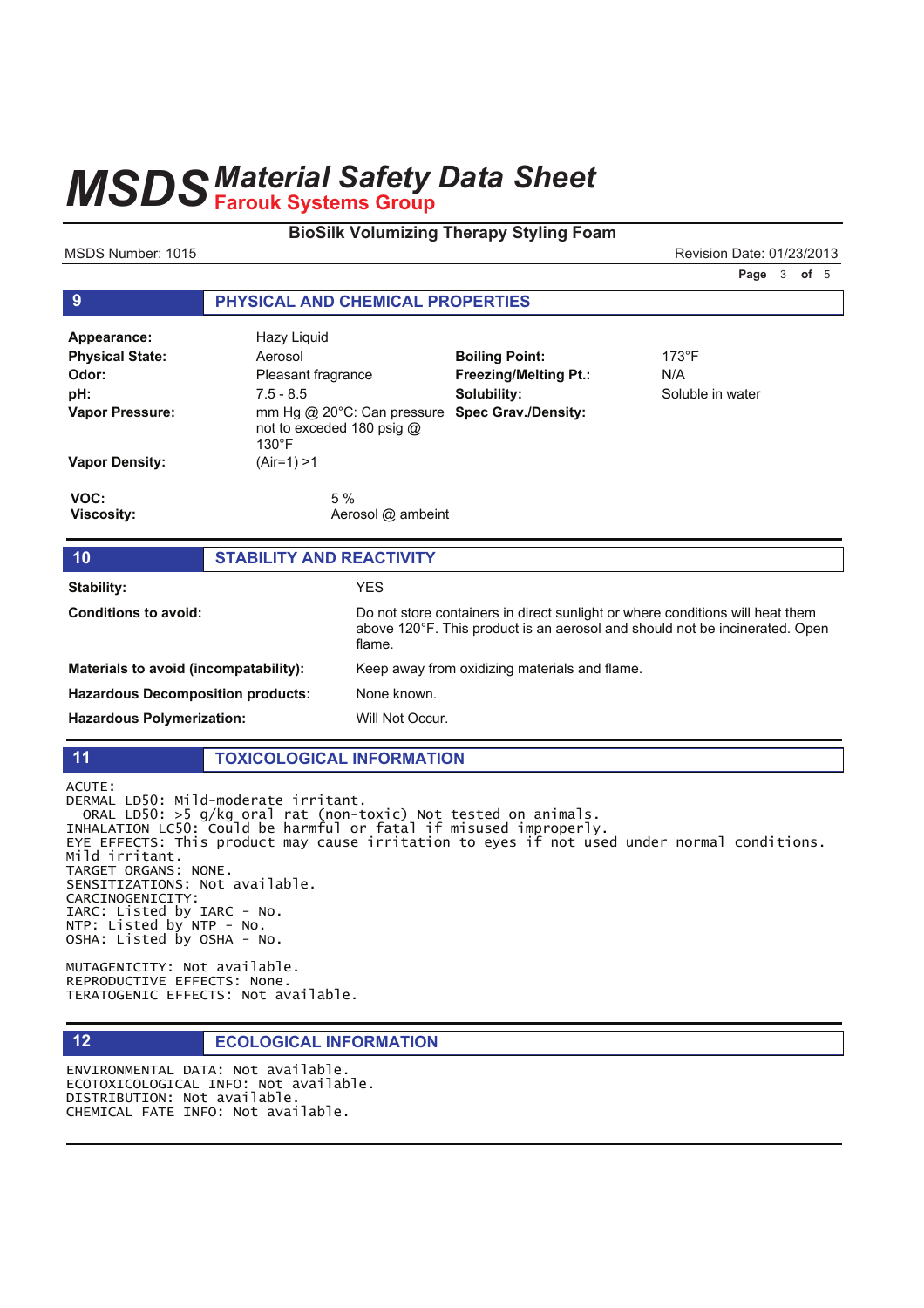#### **BioSilk Volumizing Therapy Styling Foam**

MSDS Number: 1015 Revision Date: 01/23/2013

**Page 4 of 5** 

#### **13 DISPOSAL CONSIDERATIONS**

US EPA Waste Number and Descriptions:

DISPOSAL METHOD: Controlled release of diluted product into a biological wastewater treatment plant. COMPONENT WASTE NUMBER: No EPA Waste Numbers are applicable for this product's components. DISPOSAL INSTRUCTIONS: Dispose of waste material according to local, state and federal rules and regulations.

| <b>TRANSPORT INFORMATION</b> |
|------------------------------|
|------------------------------|

This product is regulated as a hazardous material by the United States (DOT) or Canadian (TDG) transportation regulations.

DOT CLASSIFICATION: Shipping Name: Consumer Commodity Class: ORM-D

IMDG CLASSIFICATION: Shipping Name: AEROSOLS, UN1950, Limited Quantities.  $Class: 2.1$ 

IATA CLASSIFICATION: Shipping Name: Consumer Commodity, ID8000 Class: 9, Miscellaneous Pkg Inst - 910

1-800-424-9300 <br>Inside the United States outside the United States **CHEMTREC** 

Outside the United States

#### **15 REGULATORY INFORMATION**

UNITED STATES: SARA TITLE III (Superfund Amendments and Reauthorization Act) 311/312: Acute, Fire, Sudden Release (Propane, Butane, Isobutane);Acute and Fire Hazard (Propane, Butane, Isobutane) 313 REPORTABLE INGREDIENTS: None noted. TITLE III NOTES: None. CERCLA(Comprehensive Response, Compensation, and Liability Act) CERCLA RQ: None. TSCA(Toxic Substance Release Act) TSCA REGULATORY: All ingredients are listed in the TSCA Inventory. California Proposition 65: Not regulated.  $CANADA$ WHMIS(WORKER HAZARDOUS MATERIAL INFORMATION SYSTEM) This product is WHMIS controlled. CANADIAN INGREDIENT DISCLOSURE LIST: Butane. CANADIAN ENVIRONMENTAL PROTECTION ACT: All intentional ingredients are listed on the DSL(Domestic Substance List). EUROPEAN COMMUNITY: EU REGULATORY: All intentional ingredients are listed on the European's EINECS Inventory. STATE REGULATIONS: Not available. LOCAL REGULATIONS: Not available.